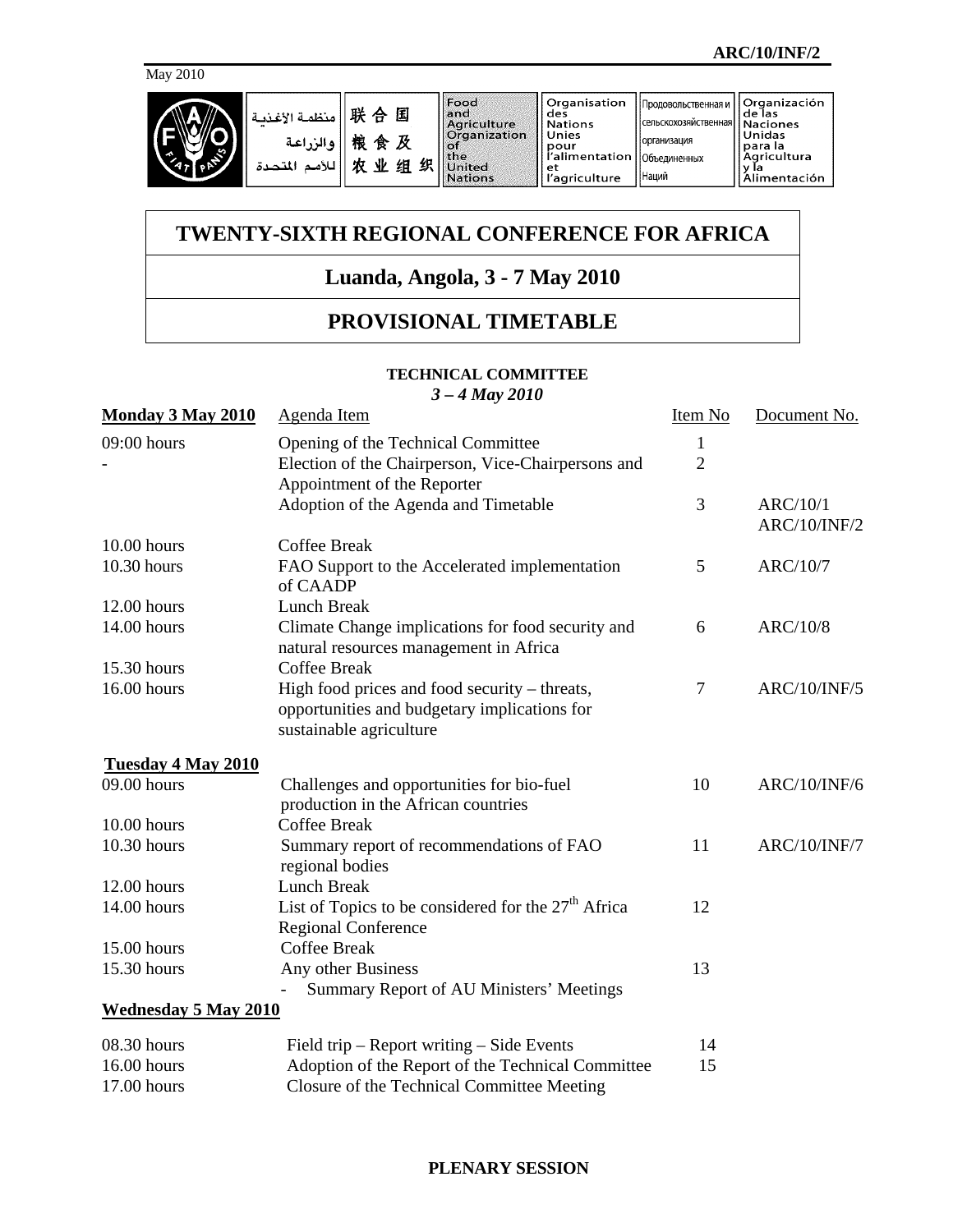## *6-7 May 2010*

| Thursday 6 May, 2010 | <b>Agenda</b> Item                                                                                                                                                                                                               | Item No. | Document No.                    |
|----------------------|----------------------------------------------------------------------------------------------------------------------------------------------------------------------------------------------------------------------------------|----------|---------------------------------|
| 10.00 hours          | <b>Inaugural Ceremony</b>                                                                                                                                                                                                        | 1        |                                 |
|                      | Election of the Chairperson and Vice-<br>Chairpersons and Appointment of the Rapporteur                                                                                                                                          | 2        |                                 |
|                      | Adoption of the Agenda and Timetable                                                                                                                                                                                             | 3        | <b>ARC/10/1</b><br>ARC/10/INF/2 |
|                      | Statement by the Director-General                                                                                                                                                                                                | 4        | ARC/10/INF/4                    |
|                      | Statement by the Independent Chairman of the<br>FAO Council                                                                                                                                                                      | 5        |                                 |
|                      | Matters arising from the World Summit on Food<br>Security and the 36 <sup>th</sup> Session of FAO Conference,<br>notably implementation of the Immediate Plan of<br>Action (IPA), including the Decentralized Offices<br>Network | 6        | ARC/10/2                        |
|                      | Reform of the Committee on World Food Security<br>(CFS)                                                                                                                                                                          | 7        | ARC/10/3                        |
|                      | Programme and Budget Matters<br>Report on FAO Activities in the Region,<br>(2008-2009) and actions taken on the main<br>recommendations of the 25 <sup>th</sup> FAO Conference<br>for Africa                                     | 8        | ARC/10/4                        |
|                      | Implementation of the Programme of Work and<br>Budget 2010-11 and Areas of Priority Actions<br>for the Africa Region in the following<br>biennium                                                                                | 9        | ARC/10/5                        |
| 12.30 hours          | <b>Establishment of One Global Shared Services</b><br>Centre<br><b>Lunch Break</b>                                                                                                                                               | 10       | ARC/10/6                        |
| 14.30 hours          | Report of the Technical Committee including<br>outcomes of the Discussion Items:                                                                                                                                                 | 12       | ARC/10/TC/REP                   |
|                      | Accelerated<br>FAO<br>Support<br>the<br>to<br>$\circ$<br>implementation of CAADP                                                                                                                                                 | 13       | ARC/10/7                        |
|                      | Climate change implications for food security<br>$\circ$<br>and natural resources management in Africa                                                                                                                           | 14       | <b>ARC/10/8</b>                 |
|                      | List of Topics to be considered for the $27th$ Africa<br><b>Regional Conference</b>                                                                                                                                              | 15       |                                 |
|                      | Date and Place of the 27 <sup>th</sup> Africa Regional<br>Conference                                                                                                                                                             | 16       |                                 |
|                      | Any other Business                                                                                                                                                                                                               | 17       |                                 |